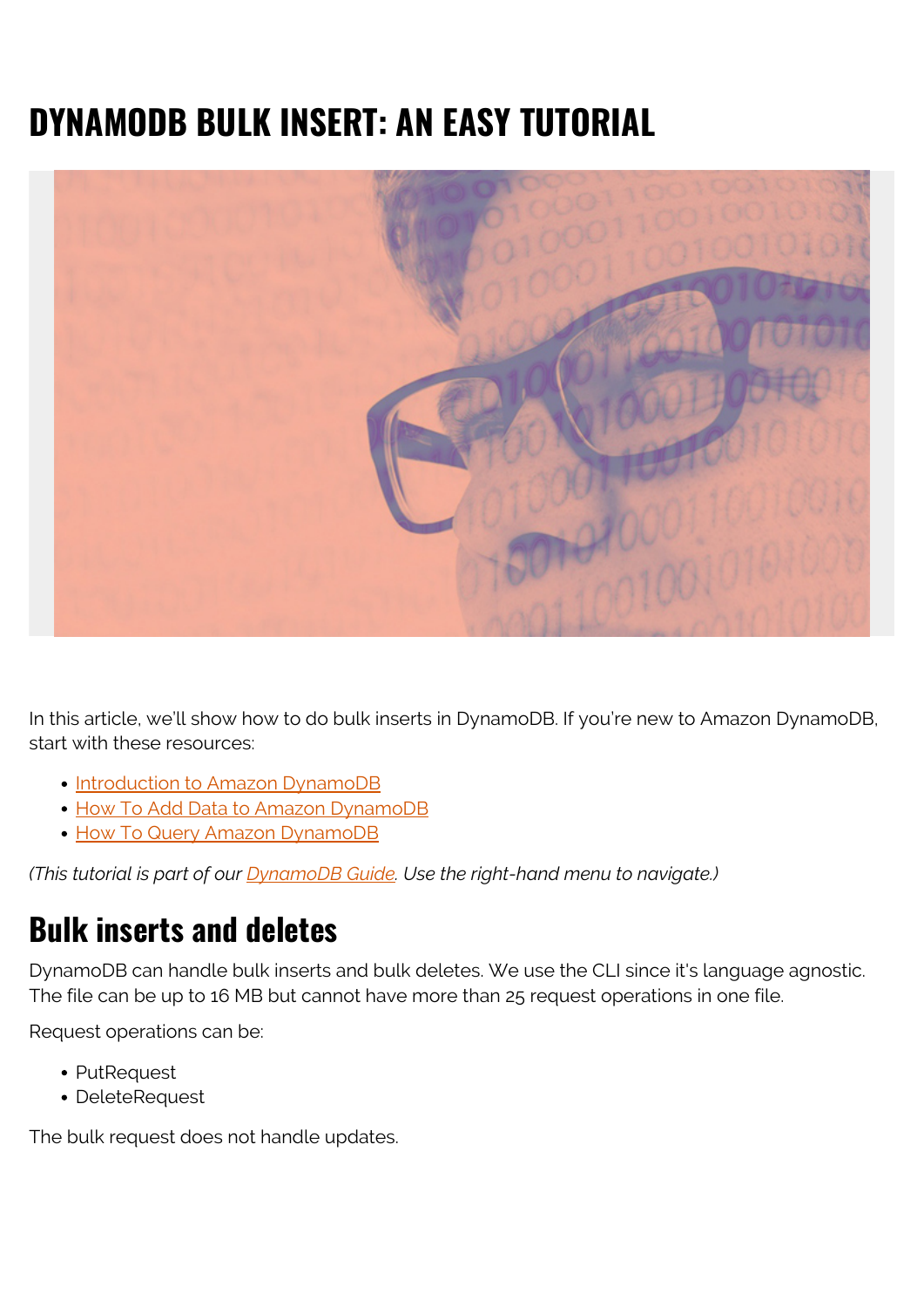# **Data from IMDB**

To illustrate, we have pulled 24 items from the [IMDB](https://www.imdb.com/) (Internet Movie Database) and put them into JSON format. You can download that data from [here](https://raw.githubusercontent.com/werowe/dynamodb/master/100.basics.json).

The format for the bulk operation is:

```
{ "table name:
}
```
Here is an example:

```
\{ "title":
}
```
If you are running DynamoDB locally then start it like this:

```
java -Djava.library.path=./DynamoDBLoc_lib -jar DynamoDBLocal.jar -sharedDb
```
Create a table like this:

```
aws dynamodb create-table \
```

```
 --table-name title \
```

```
 --attribute-definitions AttributeName=tconst,AttributeType=S \
```

```
 --key-schema AttributeName=tconst,KeyType=HASH \
```

```
 --provisioned-throughput ReadCapacityUnits=5,WriteCapacityUnits=5 \
```

```
--endpoint-url http://localhost:8000
```
Then load the data like this, having saved the IMDB data in the file 100.basics.json.

```
aws dynamodb batch-write-item \
          --endpoint-url http://localhost:8000 \
           --request-items
file:////Users/walkerrowe/Documents/imdb/100.basics.json \
          --return-consumed-capacity TOTAL \
         --return-item-collection-metrics SIZE
```
It responds:

```
{
```

```
 "UnprocessedItems": {},
 "ConsumedCapacity":
```
}

It told you how many records it wrote. You can query that it worked like this:

```
aws dynamodb query \setminus --endpoint-url http://localhost:8000 \
     -table-name title \setminus
```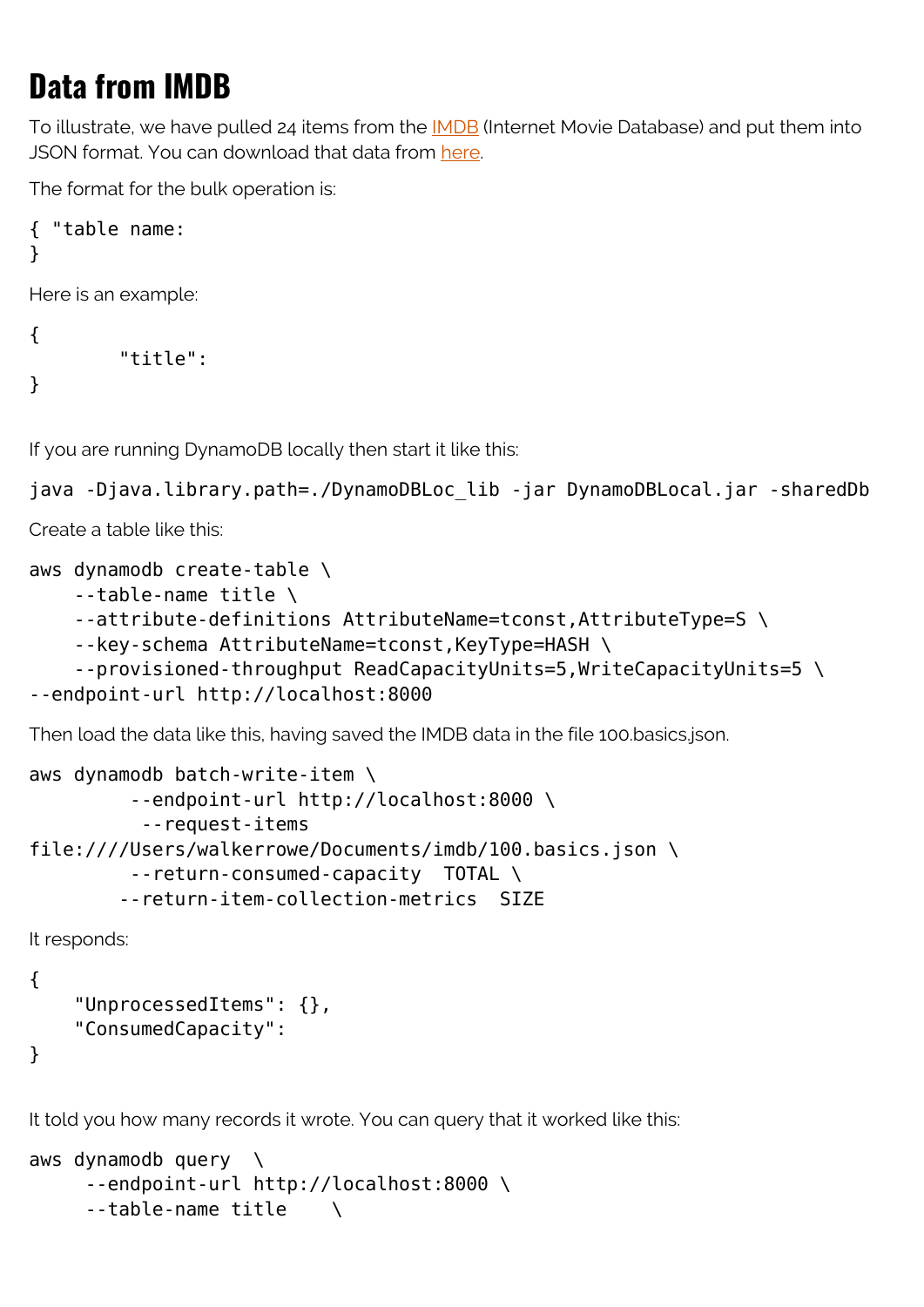```
--key-condition-expression "tconst = :tconst"
 --expression-attribute-values '{ ":tconst":{"S":"tt0276132"}}'
```
## **Attribute Types and AttributeValue**

Here we show some of the **AttributeValues**, meaning attribute or data types supported by DynamoDB. Those are:

- $\bullet$  S
- BOOL
- $\bullet$
- $\bullet$  M
- $e$ etc.

Note: Even with numeric values you wrap them in quotes.

| attribute<br>type | description                                                                                                                                                                                                      |
|-------------------|------------------------------------------------------------------------------------------------------------------------------------------------------------------------------------------------------------------|
| S                 | <b>String</b><br>Notice that a date is in ISO-8601 value like this:"currentTime": ["S":<br>"2020-07-24T09:25:49+0000"                                                                                            |
| <b>BOOL</b>       | Boolean. Use true or false.                                                                                                                                                                                      |
|                   | A list of values without any AttributeValue, meaning no attribute name:<br>"other": $\{$<br>"L":                                                                                                                 |
| M                 | Map, containing attribute values. This is like a JSON object, except it has attribute<br>values. So, it's like a list of named attributes.<br>" $map$ ": {<br>"M": {"Name": {"S": "Joe"},<br>"Age": {"N": "35"}} |

Here is an example showing how to use those DynamoDB attribute types.

{

"title":

```
\} , we have the set of \} ,
                         "actors": {
 "SS":
\} , we have the set of \} ,
                         "currentTime": {
                                "S": "2020-07-24T09:25:49+0000"
\} , we have the set of \} ,
                         "other": {
```